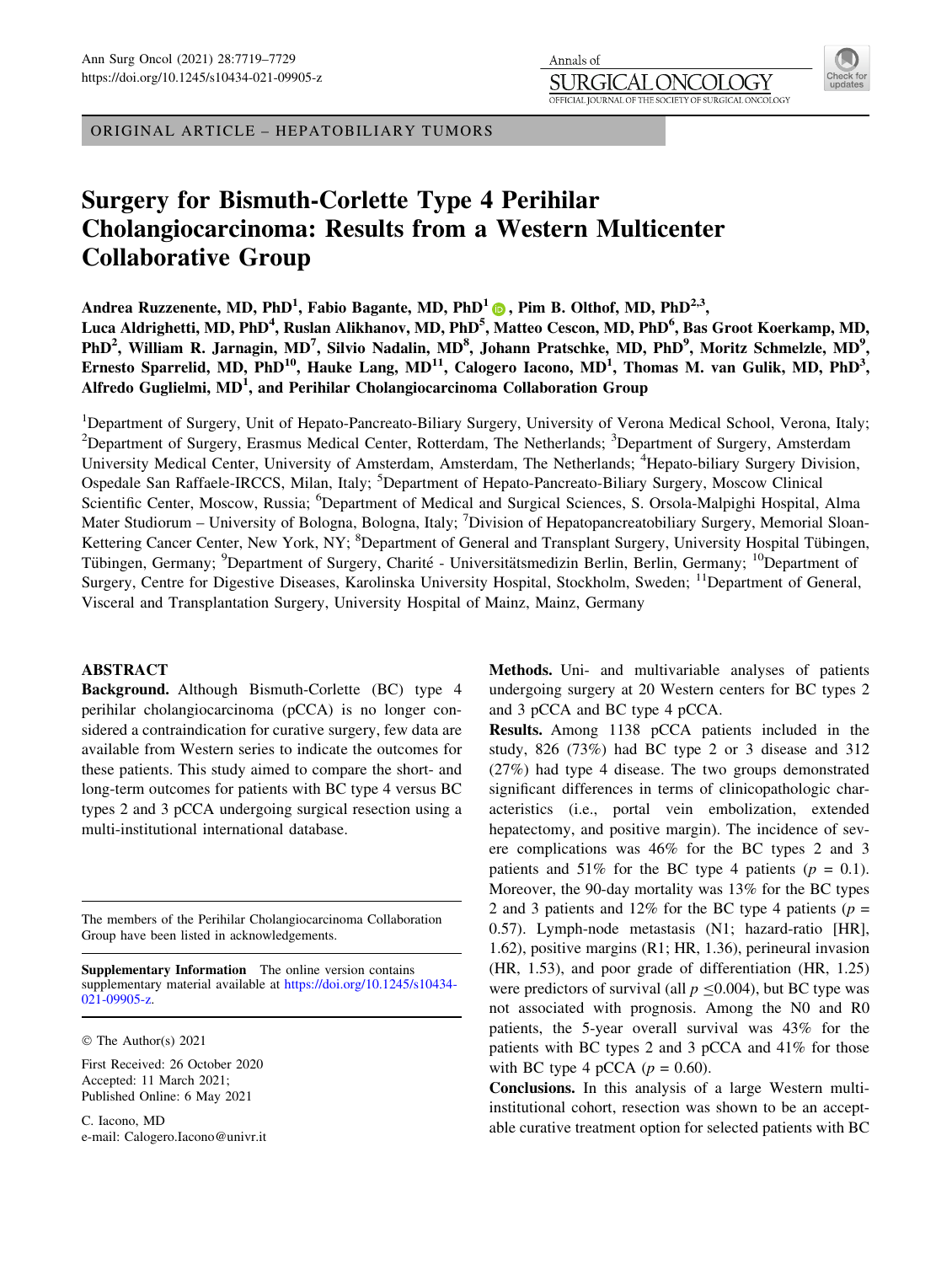type 4 pCCA although a more technically challenging surgical approach was required.

Perihilar cholangiocarcinoma (pCCA) is a rare tumor originating from the epithelium of the hepatic duct confluence and commonly classified according to the Bismuth-Corlette classification (BC) based on the extent of proximal biliary infiltration.<sup>[1,2](#page-10-0)</sup> In particular, pCCA bilaterally involving the second-order biliary ducts has been classified as BC type 4. According to several prognostic staging systems (e.g., the American Joint Committee on Cancer [AJCC]–TNM 7th edition) as well as the American Hepato-Pancreato-Biliary Association (AHPBA) guidelines, BC type 4 has pCCA been considered a locally advanced tumor amenable to surgical treatments only for highly selected patients.<sup>[3,4](#page-10-0)</sup>

Moreover, surgical resection of BC type 4 pCCA often requires extended hepatectomies (i.e., trisectionectomy), intrahepatic bile duct reconstruction, lymphadenectomy, and vascular resections that in addition to the innate technical challenges have been associated with a high risk of postoperative complications and mortality.<sup>[5,6](#page-10-0)</sup> Although BC type 4 therefore has represented a criterion for unresectability, recent experiences in Eastern and Western series have suggested that surgical resection with curative intent (i.e., negative margin [R0]) might offer a valid treatment option for this disease stage. $1-10$ 

Because recent improvements in surgical techniques and perioperative management of patients undergoing major liver surgery (i.e., extended hepatectomies with  $\geq 5$  liver segments) have reduced the rates of postoperative morbidity and mortality, several authors have currently supported resection with curative intent for patients with BC type 4 pCCA.<sup>[11](#page-10-0)</sup> In addition, instead of BC types, several variables, including surgical margin and lymph node status, have been associated with oncologic outcomes for pCCA patients undergoing surgery.<sup>[12](#page-10-0),[13](#page-10-0)</sup> For these reasons, in the new eighth edition of the AJCC TNM staging system, BC type 4 was removed as a criterion from the definition of stage T[4](#page-10-0) disease.

To date, only few data have compared the short-term (i.e., morbidity and mortality) and long-term (i.e., overall and disease-free survival) outcomes of liver surgery with radical intent for BC type 4 tumors in the Western series. For these reasons, the current study, using a multi-institutional international database, aimed to assess the overall complications and mortality of BC type 4 pCCA treated with curative-intent surgical resection compared with those of BC types 2 and 3 pCCA. In addition, oncologic outcomes, including overall and disease-free survival, were compared.

#### PATIENTS AND METHODS

Patients who underwent surgical resection at one of the 20 tertiary referral hepato-biliary Western centers were included in the study (Supplementary Material). Participating centers had a median of 80 (range 25–115) consecutive resections for pCCA between January 2000 to December 2017. The study defined pCCA as a biliary tumor involving the hepatic duct confluence according to the definition of the Japanese Society of Biliary Surgery (JSBS).<sup>[14](#page-10-0)</sup> The study excluded all patients who underwent explorative surgery only, resection with macroscopic residual tumor (R2), or excision of only the extra-hepatic bile ducts or transplantation, as well as patients with metastases or distant lymph-node metastases (N2). Furthermore, patients with BC type 1 pCCA were excluded from the study given the relative heterogeneity in the surgical approach for this type of pCCA (i.e., bile duct resection only). The institutional review board of the participating institutions approved the study.

The multicenter design of the current study clearly implied differences in the preoperative management of the included patients. The type of preoperative evaluation of liver function varied among the different centers according to surgeon and center preferences, whereas future remnant liver volume (FRLV) was evaluated with computed tomography (CT) volumetry. Therefore, the selection of patients for preoperative portal vein embolization (PVE) and biliary drainage differed between centers according to center and surgeon preferences. In general, most patients for whom major liver resections were planned underwent preoperative, endoscopic, or transhepatic biliary drainage of at least the future remnant liver.

Preoperative cholangitis was defined as fever and leukocytosis requiring (additional) biliary drainage in accordance with the definitions applied in the DROP and DRAINAGE trials dealing with preoperative biliary drainage. $15,16$  Bismuth-Corlette (BC) classification was determined using preoperative imaging studies including contrast-enhanced CT, magnetic resonance imaging (MRI), MR cholangiography, and when available, endoscopic retrograde cholangiopancreatography (ERCP). Bismuth-Corlette type 4 pCCA was defined as tumor infiltration extending proximally into the segmental biliary ducts on both sides of the liver, usually including segment 1. The BC classification was locally assessed and then surgically confirmed after the surgical operation. Type of surgery, histologic data, and postoperative outcomes were recorded and analyzed in the collective database. Major and extended liver resections were defined as resections of at least three and five Couinaud liver segments, respectively. In the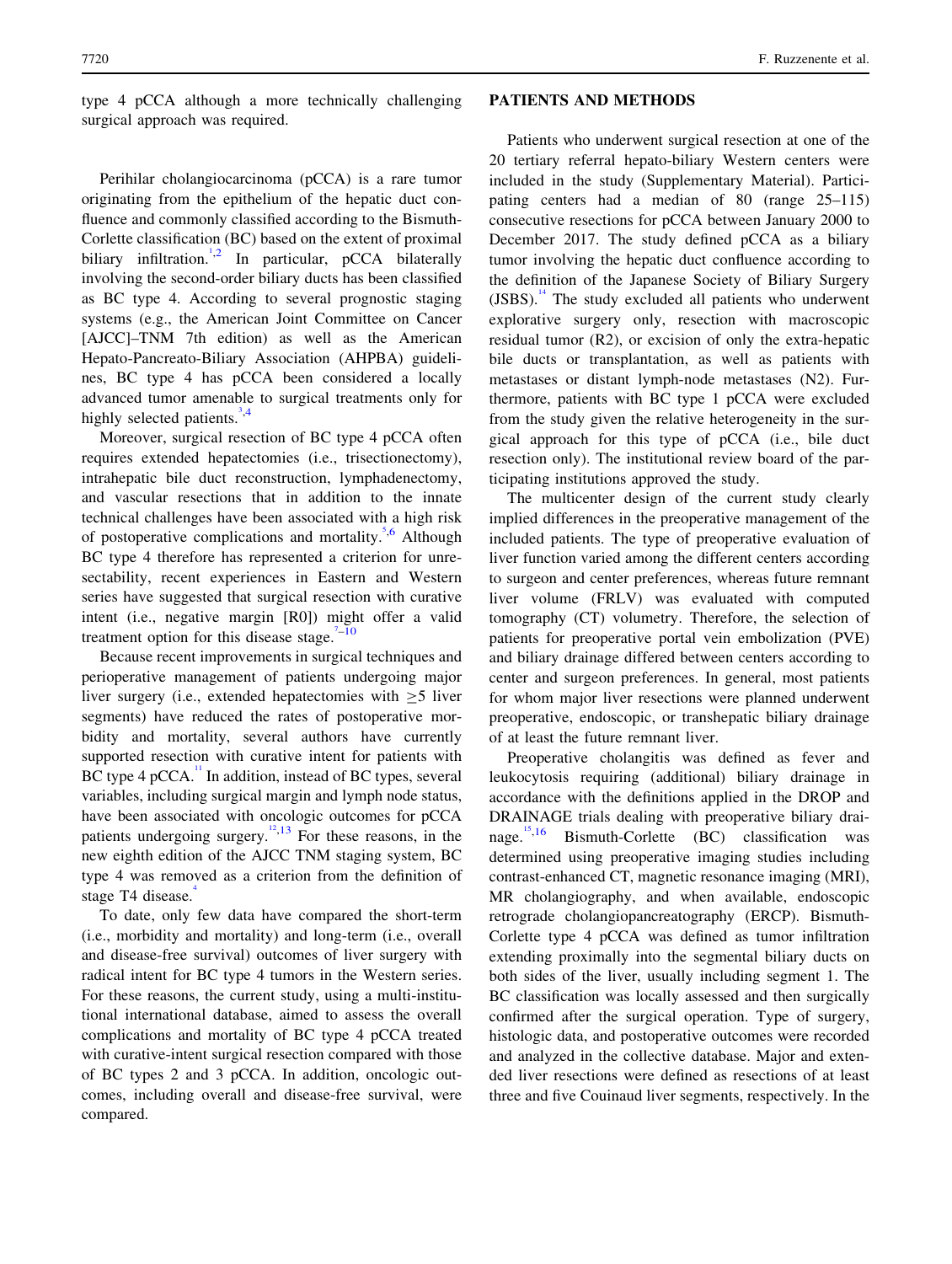respective pathology reports, R0 resection was defined as tumor-free margins in all the reported margins (biliary and circumferential margins).

All complications after surgery were collected and classified according to the Clavien-Dindo classification system, with grade 3 or higher considered as major morbidity. $\overline{1}$  Liver failure, biliary leakage, and hemorrhage were scored and classified according to the respective International Study Group of Liver Surgery (ISGLS) criteria, and only grades B and C were considered clinically relevant.<sup>18</sup>–20 Perioperative mortality was defined as death within 90 days after surgery.

# Statistical Analyses

Continuous variables were reported as medians with interquartile ranges (IQRs), whereas categorical variables were reported as totals and frequencies. Comparisons between categorical variables were assessed using the chisquare test or Fisher's exact test, as appropriate. The outcomes for the survival analysis were overall survival (OS) and disease-free survival (DFS). The study defined OS as the interval between the date of surgery and the date of the patient's death and recurrence as the interval between the date of surgery and the date or recurrence.. At the date of the last follow-up visit, OS was censored for the patients who were alive, and DFS was censored for those who remained disease-free. Both OS and DFS were estimated by Kaplan-Meier methodology, and survival curves were compared using log-rank analysis.

Cox proportional hazards regression analysis was used to evaluate any association among variables and survival outcomes, with coefficients reported as hazard ratios (HRs) and corresponding 95% confidence intervals (CIs). Variables with a  $p$  value lower than 0.1 in univariable analysis were included in the final multivariable models. Akaike information criterion (AIC) model selection was used to distinguish among a set of possible models describing the relationship between OS (and DFS) and the variables with p value lower than 0.1 in the univariable analysis. The bestfit model carrying the lowest AIC score was selected as the final model.

To account for potential residual confounders regarding the effect of surgical approach on outcomes, propensity scores were estimated using a logistic regression model with BC type as a dependent variable specified as type 4 versus types 2 and 3 pCCA. Gender, age, American Society of Anesthesiology (ASA) score, Ca 19-9 serum level, drainage, preoperative cholangitis, and PVE were independent variables in the logistic regression model. An exact propensity score value was used for matching. The degrees of covariate imbalance were measured using the standardized (mean and proportion) differences, as proposed by

Austin<sup>[21](#page-10-0)</sup> A p value lower than 0.05 (two-tailed) was considered statistically significant. All analyses were performed using STATA version 12.0 (StataCorp LP, College Station, TX, USA) and R version 3.6.1 (2019-07- 05) ''Action of the Toes,'' with the additional packages (i.e., survival and matching packages).

## **RESULTS**

### Patients' Baseline Characteristics of BC Type 4 pCCA

Among the 1138 patients who underwent surgery for pCCA, 312 (27.4%) had BC type 4 tumors, whereas 826 (72.6%) had BC type 2 or 3 tumors (Table [1\)](#page-3-0). The majority of the BC type 4 pCCA patients were male  $(n = 179)$ , 57.4%), and about half of the patients were older than 65 years ( $n = 155$ , 49.7%). Of the 284 BC type 4 patients (91%) who required preoperative biliary drainage, 20.8%  $(n = 65)$  were treated with percutaneous transhepatic biliary drainage (PTBD) and  $48.7\%$  ( $n = 152$ ) were treated with endoscopic biliary drainage. The vast majority of the patients (97.1%;  $n = 303$ ) underwent major hepatectomy  $(\geq 3$  liver segments), whereas 190 of the patients (60.9%) underwent an extended liver resection  $(>5$  liver segments).

The analysis included 9 rare cases of patients (2.9%) who underwent central hepatectomy  $( $3$  segments)$  and 113 cases of patients (36.2%) who underwent left and right hemi-hepatectomy  $(<5$  segments). Interestingly, the incidence of positive margin (R1) did not differ between the two groups (R1: 2 [22.2%] without major hepatectomy vs 120 [39.6%] with major hepatectomy;  $p = 0.29$ ; R1: 54 [44.3%] without extended hepatectomy vs 68 [35.8%] with extended hepatectomy;  $p = 0.13$ .////

Vascular resection/reconstruction was required for 163 patients (52.2%) including 150 cases of portal vein resection/reconstruction only (48.1%), 8 cases of hepatic artery resection/reconstruction only (2.5%), and 5 cases of combined portal vein and hepatic artery resection/ reconstruction (1.6%). The overall incidence of severe complications (Clavien-Dindo > 3) was  $51.3\%$  (n = 160), and the overall incidence of 90-day mortality was 12.2%  $(n = 38)$ .

Among 61 (19.6%) patients who had a PHLF, 11 (18.0%, 11/61) had an associated intra-abdominal abscess. Moreover, 198 patients (17.4%) had a median hospital stay (LoS) of 14.5 days (IQR, 10–24 days), with 71.4% ( $n =$ 223) having an LoS longer than 10 days. During a median follow-up period of 21 months, the median overall survival (OS) was 28.4 months (95% CI, 23.7–33.0 months), and the median disease-free survival (DFS) was 26.3 months (95% CI, 19.0–33.7 months).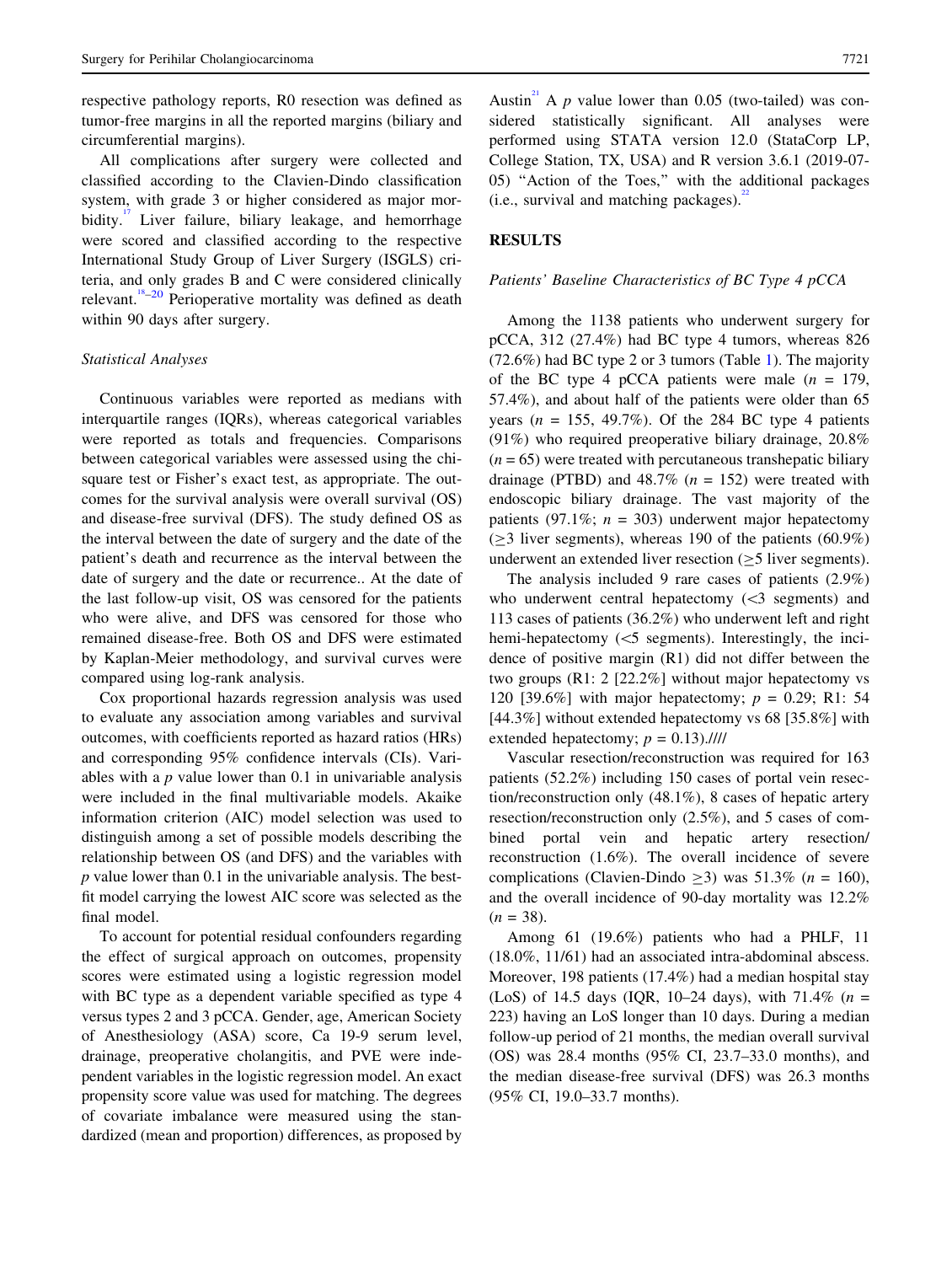<span id="page-3-0"></span>**TABLE 1** Baseline characteristics of perihilar cholangiocarcinoma patients with Bismuth type 4 ( $n = 312$ ) versus Bismuth type 2 or 3 ( $n = 826$ ) disease

| Variables                                     | Bismuth type 4<br>$n(\%)$ | Bismuth type 2 or 3<br>$n(\%)$ | $p$ value         |
|-----------------------------------------------|---------------------------|--------------------------------|-------------------|
| No. of patients                               | 312                       | 826                            | $\qquad \qquad -$ |
| Age (years)                                   |                           |                                | 0.43              |
| $\leq 65$                                     | 157(50.3)                 | 394 (47.7)                     |                   |
| $>65$                                         | 155 (49.7)                | 432 (52.3)                     |                   |
| Gender                                        |                           |                                | 0.94              |
| Male                                          | 179 (57.4)                | 472 (57.1)                     |                   |
| Female                                        | 133 (42.6)                | 354 (42.9)                     |                   |
| ASA physical status classification            |                           |                                | 0.99              |
| $1 - 2$                                       | 189 (62.4)                | 475 (62.3)                     |                   |
| $3 - 4$                                       | 114 (37.6)                | 287 (37.7)                     |                   |
| Preoperative biliary drainage                 |                           |                                | $0.001\,$         |
| No                                            | 28(9.0)                   | 127(15.4)                      |                   |
| Yes                                           | 284 (91.0)                | 699 (84.6)                     |                   |
| Type of biliary drainage                      |                           |                                | < 0.001           |
| No drainage                                   | 28(9.0)                   | 127 (15.40)                    |                   |
| <b>PTBD</b>                                   | 65(20.8)                  | 238 (28.9)                     |                   |
| Endoscopic biliary drainage                   | 152 (48.7)                | 339 (41.2)                     |                   |
| Both                                          | 67(21.5)                  | 119(14.5)                      |                   |
|                                               |                           |                                | 0.95              |
| Preoperative cholangitis<br>No                | 237(77.5)                 | 600 (77.8)                     |                   |
| Yes                                           | 69 (22.5)                 | 171(22.2)                      |                   |
|                                               |                           |                                |                   |
| Portal vein embolization                      |                           |                                | < 0.001           |
| No                                            | 230 (73.7)                | 681 (82.4)                     |                   |
| Yes                                           | 82(26.3)                  | 145 (17.6)                     |                   |
| CA 19-9 (U/mL)                                |                           |                                | 0.17              |
| $\leq 100$                                    | 216 (69.2)                | 536 (64.9)                     |                   |
| >100                                          | 96 (30.8)                 | 290(35.1)                      |                   |
| Major liver resection ( $\geq$ 3 segments)    |                           |                                | 0.2               |
| Yes                                           | 303 (97.1)                | 812 (98.3)                     |                   |
| No                                            | 9(2.9)                    | 14(1.7)                        |                   |
| Extended liver resection ( $\geq$ 5 segments) |                           |                                | < 0.001           |
| Yes                                           | 190(60.9)                 | 383 (46.4)                     |                   |
| No                                            | 122(39.1)                 | 443 (53.6)                     |                   |
| Type of liver resection                       |                           |                                | < 0.001           |
| Left hepatectomy                              | 66 (21.1)                 | 286 (34.6)                     |                   |
| Extended left hepatectomy                     | 81 (26.0)                 | 121(14.6)                      |                   |
| Right hepatectomy                             | 47(15.1)                  | 143 (17.3)                     |                   |
| Extended right hepatectomy                    | 109 (34.9)                | 262 (31.8)                     |                   |
| Segments 4 and 5                              | 3(1.0)                    | 9(1.1)                         |                   |
| Central hepatectomy                           | 6(1.9)                    | 5(0.6)                         |                   |
| Caudate lobe resection                        |                           |                                | 0.25              |
| Yes                                           | 141 (45.2)                | 491 (59.4)                     |                   |
| $\rm No$                                      | 52(16.7)                  | 146 (17.7)                     |                   |
| $_{\rm NA}$                                   | 119 (38.1)                | 189 (22.9)                     |                   |
| Portal vein resection                         |                           |                                | $< 0.001\,$       |
| Yes                                           | 155 (49.7)                | 244 (29.5)                     |                   |
| $\rm No$                                      | 157(50.3)                 | 582 (70.5)                     |                   |
| Hepatic artery resection                      |                           |                                | 0.16              |
| Yes                                           | 13(4.2)                   | 21(2.5)                        |                   |
| No                                            | 299 (95.8)                | 805 (97.5)                     |                   |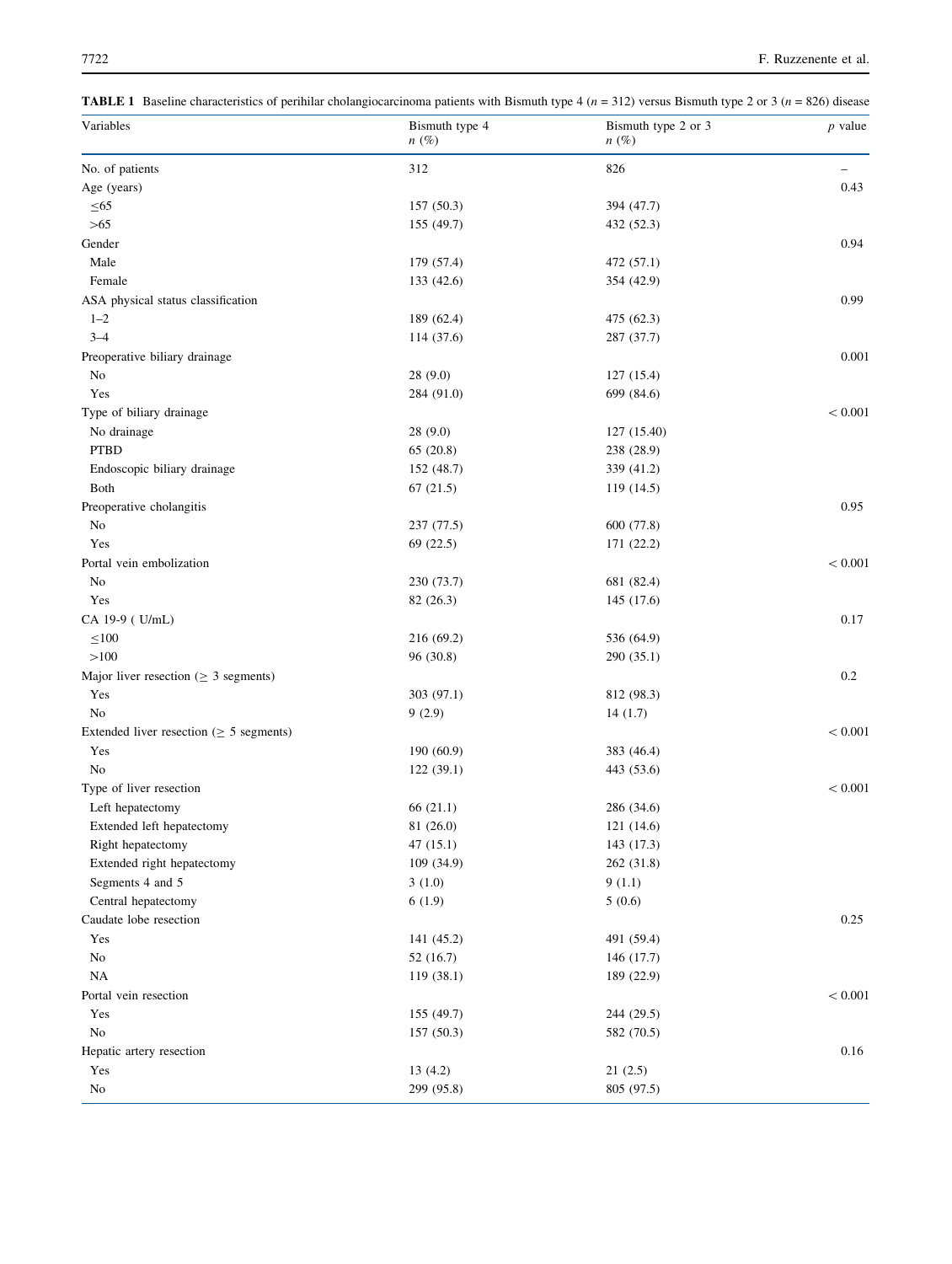### TABLE 1 continued

| Variables                                  | Bismuth type 4<br>$n(\%)$ | Bismuth type 2 or 3<br>$n(\%)$ | $p$ value |
|--------------------------------------------|---------------------------|--------------------------------|-----------|
| Perineural invasion                        |                           |                                | 0.43      |
| Yes                                        | 204 (65.4)                | 532 (64.4)                     |           |
| $\rm No$                                   | 57(18.3)                  | 176 (21.3)                     |           |
| NA                                         | 51(16.3)                  | 118(14.3)                      |           |
| Tumor grade                                |                           |                                | 0.61      |
| Well/moderately                            | 222 (71.2)                | 610 (73.8)                     |           |
| Poor/undifferentiated                      | 70 (22.4)                 | 172(20.8)                      |           |
| NA                                         | 20(6.4)                   | 44 $(5.4)$                     |           |
| Surgical margins                           |                           |                                | 0.014     |
| R <sub>0</sub>                             | 190 (60.9)                | 567 (68.6)                     |           |
| R1                                         | 122 (39.1)                | 259 (31.4)                     |           |
| Lymphnodes status                          |                           |                                | 0.23      |
| ${\rm N0}$                                 | 170 (54.5)                | 483 (58.5)                     |           |
| N1                                         | 142 (45.4)                | 343 (41.5)                     |           |
| Median hospital stay: days (IQR)           | $14.5(10.0-24.0)$         | $12.0(11.0-15.0)$              | < 0.001   |
| Post-hepatectomy liver failure             |                           |                                | 0.25      |
| No failure/PHLF A                          | 251 (80.4)                | 687 (83.4)                     |           |
| PHLF B/C                                   | 61(19.6)                  | 137(16.6)                      |           |
| Biliary leak                               |                           |                                | 0.1       |
| No leak/grade A                            | 240 (76.9)                | 669 (81.3)                     |           |
| Grade B/C                                  | 72(23.1)                  | 154 (18.7)                     |           |
| Intraabdominal abscess <sup>a</sup>        |                           |                                | 0.16      |
| No                                         | 291 (93.3)                | 749 (90.7)                     |           |
| Yes                                        | 21(6.7)                   | 77(9.3)                        |           |
| Severe bleeding complications <sup>a</sup> |                           |                                | 0.3       |
| No                                         | 301 (96.5)                | 785 (95.0)                     |           |
| Yes                                        | 11(3.5)                   | 41(5.0)                        |           |
| Other severe complications <sup>a</sup>    |                           |                                | 0.3       |
| No                                         | 264 (84.6)                | 713 (86.3)                     |           |
| Yes                                        | 48 (15.4)                 | 113(13.7)                      |           |
| Clavien-Dindo $\geq$ 3 complications       |                           |                                | 0.099     |
| No                                         | 152 (48.7)                | 446 (54.2)                     |           |
| Yes                                        | 160(51.3)                 | 377 (45.8)                     |           |
| No. of severe complications <sup>a</sup>   |                           |                                | 0.3       |
| $\mathbf{1}$                               | 131 (81.9)                | 283 (75.5)                     |           |
| $\overline{c}$                             | 24 (15.0)                 | 76 (50.5)                      |           |
| 3                                          | 5(3.1)                    | 12(3.2)                        |           |
| $\overline{4}$                             | $\mathbb{L}$              | 3(0.8)                         |           |
| 30-Day mortality                           |                           |                                | 0.36      |
| $\rm No$                                   | 284 (91.0)                | 767 (92.9)                     |           |
| Yes                                        | 28(9.0)                   | 59 $(7.1)$                     |           |
| 90-Day mortality                           |                           |                                | 0.57      |
| No                                         | 274 (87.8)                | 715 (86.6)                     |           |
| $\operatorname{Yes}$                       | 38 (12.2)                 | 111 (13.4)                     |           |

ASA, American Society of Anesthesiologists; PTBD, percutaneous transhepatic biliary drainage; NA, not available; IQR, interquartile range; PHLF, posthepatectomy liver failure

 $\text{a}$ Clavien-Dindo  $\geq$ 3 complications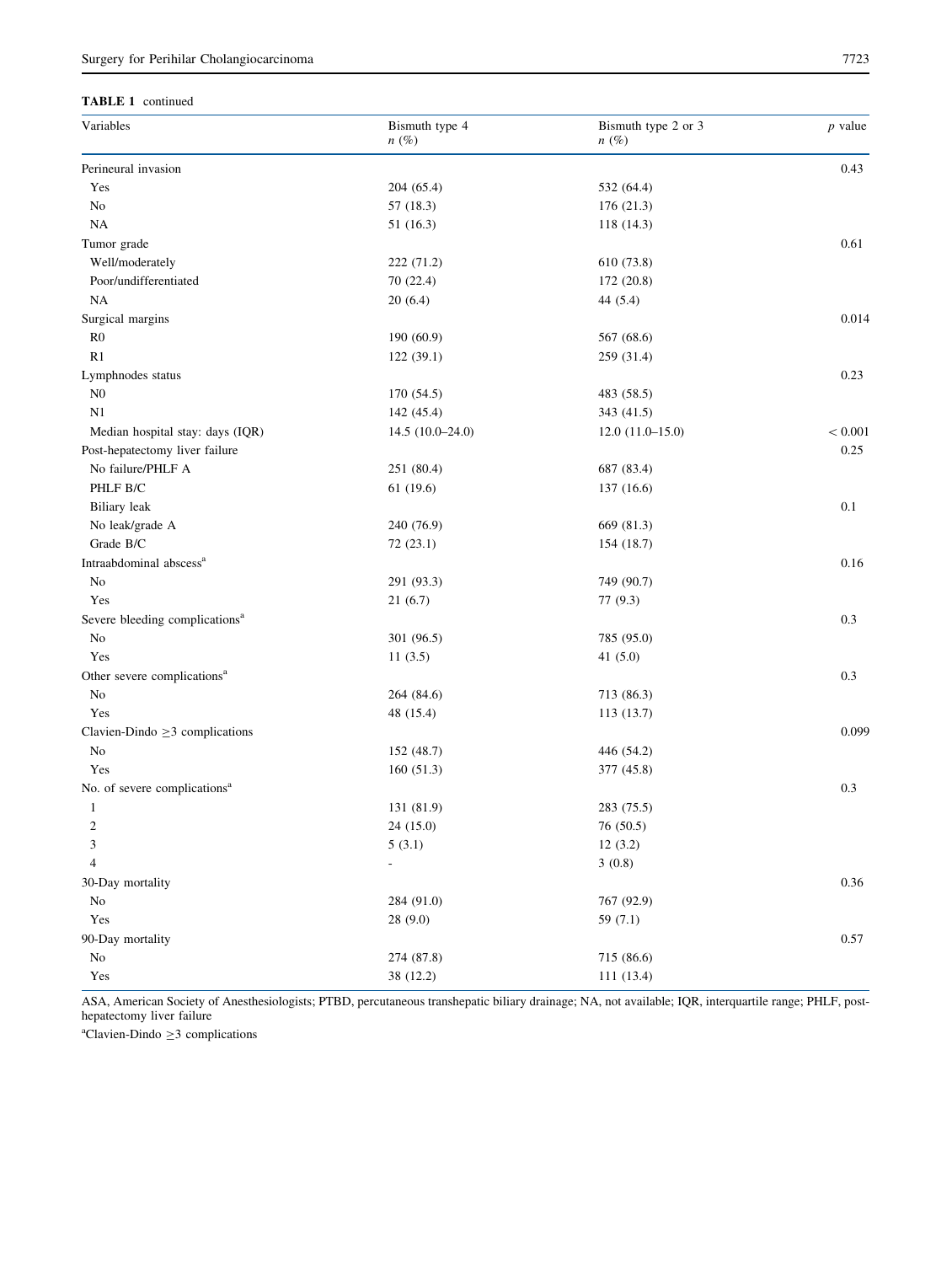# Comparison of BC Type 4 With BC Types 2 and 3 pCCA

The patients with BC type 4 and those with BC type 2 or 3 pCCA demonstrated differences in terms of baseline clinical and pathologic characteristics (Table [1\)](#page-3-0). In particular, the two groups, differed significantly in the use of PVE (BC type 4:  $n = 82$  [26.3%]; BC type 2 or 3:  $n = 145$ [17.6%];  $p < 0.001$ ), extended liver resection (BC type 4:  $n = 190$  [60.9%]; BC type 2 or 3,  $n = 383$  [46.4%];  $p <$ 0.001), and positive margin status (R1; BC type 4,  $n = 122$ ) [39.1%]; BC type 2 or 3,  $n = 259$  [31.4%];  $p = 0.014$ ). Conversely, the BC type 4 patients and the BC types 2 and 3 patients had comparable incidences of severe complications (Clavien-Dindo > 3) (BC type 4,  $n = 160$  [51.3%]; BC types 2 and 3,  $n = 377$  [45.8%];  $p = 0.099$ ) and 90-day mortality (BC type 4,  $n = 38$  [12.2%]; BC types 2 and 3,  $n = 111$  [13.4%];  $p = 0.574$ ) (Table [1\)](#page-3-0). In particular, the BC type 4 patients and the BC types 2 and 3 patients had similar incidences of PHLF, biliary leak, intra-abdominal abscess, severe bleeding, other severe complications, and number of severe complications (all  $p > 0.1$ ; Table [1\)](#page-3-0).

## Overall Survival Analysis of the pCCA Patients

To investigate the oncologic outcomes for the BC type 4 patients and the BC types 2 and 3 patients, uni- and multivariable survival analyses were performed. The two groups had comparable OS ( $p = 0.063$ ) and DFS ( $p = 0.94$ ), with a median OS of 28.4 months (95% CI, 23.7–33.0 months) for the BC type 4 patients and 33.8 months (95% CI, 30.0–37.7 months) for the BC types 2 and 3 patients (Fig. 1). Similarly, the median DFS was 26.3 months (95% CI, 19.0–33.7 months) for the BC type 4 patients and 29 months (95% CI, 24.2–31.0 months) for the BC types 2 and 3 patients.

In the univariable survival analysis, several factors were associated with OS including PVE (HR, 1.21; 95% CI, 1.00–1.47;  $p = 0.050$ , portal vein (HR, 1.19; 95% CI, 1.02–1.40;  $p = 0.028$ ), hepatic artery resections (HR, 1.62; 95% CI, 1.06–2.49;  $p = 0.025$ ), positive margins (HR, 1.64; 95% CI, 1.39–1.93,  $p \, < 0.001$ ), involvement of regional lymph nodes (HR, 1.87; 95% CI, 1.59–2.19,  $p \, < 0.001$ ), presence of perineural invasion (HR, 1.66; 95% CI, 1.32–2.08;  $p < 0.001$ ), and poor differentiation grade (HR, 1.39; 95% CI, 1.22–1.59;  $p < 0.001$ ). Interestingly, OS was not associated with major liver resections (HR, 0.79; 95% CI, 0.45–1.37;  $p = 0.41$ ) or extended liver resections (HR, 0.82; 95% CI, 0.47–1.43;  $p = 0.50$ ) (Table [2\)](#page-6-0).

The Akaike information criterion (AIC) model selection was used to identify the best-fit model. In the multivariable analysis, OS was associated with positive margins (R1: HR, 1.36; 95% CI, 1.10–1.67;  $p = 0.004$ ), lymph node



FIG. 1 Overall survival of Bismuth type 2 or 3 patients versus Bismuth type 4 patients.

metastasis (N1: HR, 1.62; 95% CI, 1.32–1.99;  $p < 0.001$ ), presence of perineural invasion (HR, 1.53; 95% CI, 1.15–2.04;  $p = 0.004$ ), and poorly differentiated tumor grade (HR, 1.25; 95% CI, 1.05–1.47;  $p = 0.009$ ). Notably, BC type 4 pCCA was not associated with a poorer prognosis than BC types 2 and 3 pCCA ( $p = 0.063$ ).

## Disease-Free Survival Analysis of the pCCA Patients

In the univariable survival analysis, several factors were associated with DFS including male gender (HR, 1.30; 95% CI, 1.05–1.61;  $p = 0.015$ ), positive margins (R1: HR, 1.63; 95% CI, 1.30–2.03;  $p < 0.001$ ), lymph node metastasis (N1: HR, 1.86; 95% CI, 1.51–2.30;  $p \, < \, 0.001$ ), extended liver resection (HR, 0.72; 95% CI, 0.59–0.89;  $p =$ 0.003), and poorly differentiated tumor grade (HR, 1.40; 95% CI, 1.16–1.69;  $p < 0.001$ ). Interestingly, major hepatectomy was not associated with DFS (HR, 1.65; 95% CI, 0.61–4.[3](#page-6-0)5;  $p = 0.33$ ; Table 3).

In the multivariable Cox regression analysis, DFS was associated with male gender (HR, 1.34; 95% CI, 1.03–1.75;  $p = 0.027$ , positive margins (R1: HR, 1.46; 95% CI, 1.12–1.90;  $p = 0.005$ ), lymph node metastasis (N1: HR, 1.73; 95% CI, 1.34–2.25;  $p \, < \, 0.001$ ), extended liver resection (HR, 0.73; 95% CI, 0.56–0.95;  $p = 0.020$ ), and poorly differentiated tumor grade (HR, 1.52; 95% CI, 1.21–1.90;  $p < 0.001$ ). Notably, BC type 4 pCCA was not associated with a higher risk of recurrence than BC types 2 and 3 pCCA (HR, 1.00; 95% CI, 0.80–1.26;  $p = 0.936$ ; Table [3](#page-6-0)). These results were confirmed in the survival analysis for OS and DFS after a propensity score-matching (PSM) analysis among the two groups (Tables S1, S2, S3; Fig. S1). In particular, a 1:1 exact PSM was performed, identifying 306 BC type 4 patients and 306 BC types 2 and 3 patients, with no differences in terms of preoperative clinicopathologic characteristics (all  $p \ge 0.99$ ; Table S1). After PSM, the median LoS was 16 days (IQR, 10.0–26.0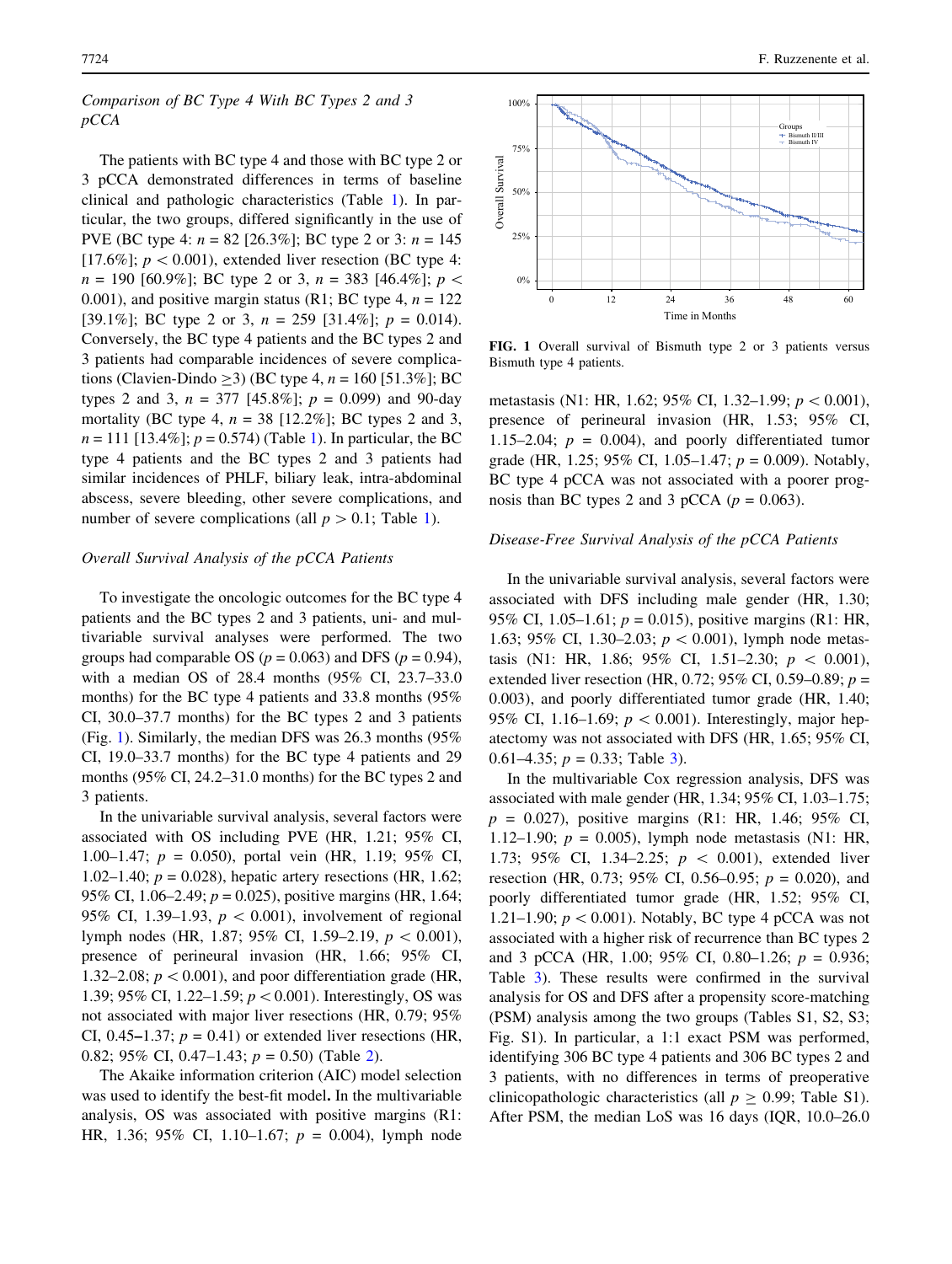<span id="page-6-0"></span>

| Variables                                       | Univariable            |           | Multivariable     |           |
|-------------------------------------------------|------------------------|-----------|-------------------|-----------|
|                                                 | HR $(95\% \text{ CI})$ | $p$ value | $HR (95\% CI)$    | $p$ value |
| Gender (male vs female)                         | $1.08(0.94 - 1.26)$    | 0.33      |                   |           |
| Bismuth type $(2 \text{ or } 3 \text{ vs } 4)$  | $0.85(0.71-1.00)$      | 0.063     |                   |           |
| Biliary drainage (yes vs no)                    | $1.08(0.95 - 1.13)$    | 0.41      |                   |           |
| Portal vein embolization (yes vs no)            | $1.21(1.00-1.47)$      | 0.050     |                   |           |
| Major liver resections (yes vs no)              | $0.79(0.45 - 1.37)$    | 0.41      |                   |           |
| Extended liver resections (yes vs no)           | $0.82(0.47-1.43)$      | 0.50      |                   |           |
| Segment 1 resected (yes vs no)                  | $0.97(0.79-1.20)$      | 0.81      |                   |           |
| Portal vein resection (yes vs no)               | $1.19(1.02 - 1.40)$    | 0.028     |                   |           |
| Hepatic artery resection (yes vs no)            | $1.62(1.06-2.49)$      | 0.025     |                   |           |
| Margins (positive vs negative)                  | $1.64(1.39-1.93)$      | < 0.001   | $1.36(1.10-1.67)$ | 0.004     |
| N stage $(N1 \text{ vs } N0)$                   | $1.87(1.59-2.19)$      | < 0.001   | $1.62(1.32-1.99)$ | < 0.001   |
| Perineural invasion (yes vs no)                 | $1.66(1.32-2.08)$      | < 0.001   | $1.53(1.15-2.04)$ | 0.004     |
| Differentiation grade (poor vs well/moderately) | $1.39(1.22 - 1.59)$    | < 0.001   | $1.25(1.05-1.47)$ | 0.009     |

HR, hazard ratio; CI, confidence interval

TABLE 3 Uni- and multivariable survival analysis: Cox's proportional hazard model for disease-free survival

|           | Multivariable                                                                                                                                                                                                                                                                       |           |
|-----------|-------------------------------------------------------------------------------------------------------------------------------------------------------------------------------------------------------------------------------------------------------------------------------------|-----------|
| $p$ value | HR (95% CI)                                                                                                                                                                                                                                                                         | $p$ value |
| 0.015     | $1.34(1.03-1.75)$                                                                                                                                                                                                                                                                   | 0.027     |
| 0.94      |                                                                                                                                                                                                                                                                                     |           |
| 0.41      |                                                                                                                                                                                                                                                                                     |           |
| 0.34      |                                                                                                                                                                                                                                                                                     |           |
| 0.33      |                                                                                                                                                                                                                                                                                     |           |
| 0.003     | $0.73(0.56 - 0.95)$                                                                                                                                                                                                                                                                 | 0.020     |
| 0.57      |                                                                                                                                                                                                                                                                                     |           |
| 0.078     |                                                                                                                                                                                                                                                                                     |           |
| 0.74      |                                                                                                                                                                                                                                                                                     |           |
| < 0.001   | $1.46(1.12 - 1.90)$                                                                                                                                                                                                                                                                 | 0.005     |
| < 0.001   | $1.73(1.34 - 2.25)$                                                                                                                                                                                                                                                                 | < 0.001   |
| 0.059     |                                                                                                                                                                                                                                                                                     |           |
| < 0.001   | $1.52(1.21-1.90)$                                                                                                                                                                                                                                                                   | < 0.001   |
|           | $1.30(1.05-1.61)$<br>$1.00(0.80-1.26)$<br>$0.94(0.83 - 1.07)$<br>$0.87(0.67-1.14)$<br>$1.65(0.61-4.35)$<br>$0.72(0.59-0.89)$<br>$1.07(0.83 - 1.39)$<br>$0.82(0.65-1.02)$<br>$1.11(0.57 - 2.17)$<br>$1.63(1.30-2.03)$<br>$1.86(1.51-2.30)$<br>$1.32(0.98-1.78)$<br>$1.40(1.16-1.69)$ |           |

HR, hazard ratio; CI, confidence interval

days) for the BC type 4 patients compared with 12 days (IQR, 11.0–13.0 days) for the BC types 2 and 3 patients  $(p < 0.001)$ . Moreover, compared with the BC types 2 and 3 patients, the BC type 4 patients had greater incidences of PHLF (PHLF B/C: BC type 4,  $n = 60$  [19.6%]; BC types 2 and 3,  $n = 36$  [11.8%];  $p = 0.008$ ), biliary leak (biliary leak B/C: BC type 4,  $n = 71$  [23.2%]; BC types 2 and 3,  $n = 49$ [16.1%];  $p = 0.027$ , and severe complications (Clavien-Dindo  $\geq$ 3: BC type 4, n = 157 [51.3%]; BC types 2 and 3,  $n = 122$  {40%];  $p = 0.005$ ). Conversely the two groups had similar incidences of 30- and 90-day mortality (all  $p >$ 0.13). Moreover, BC type was not associated with OS or DFS in the uni- and multivariate analyses (all  $p > 0.38$ ; Tables S2 and S3).

# Prognosis of the N0 BC Type 4 and BC Types 2 and 3 Patients

For further investigation of the survival outcomes for the BC type 4 patients and BC types 2 and 3 patients, a subanalysis including only patients with no lymph node metastasis (N0) was performed. Among the N0 patients with negative surgical margins (R0), the 5-year OS rate was 43% (95% CI, 36.7–50.3%) for the BC types 2 and 3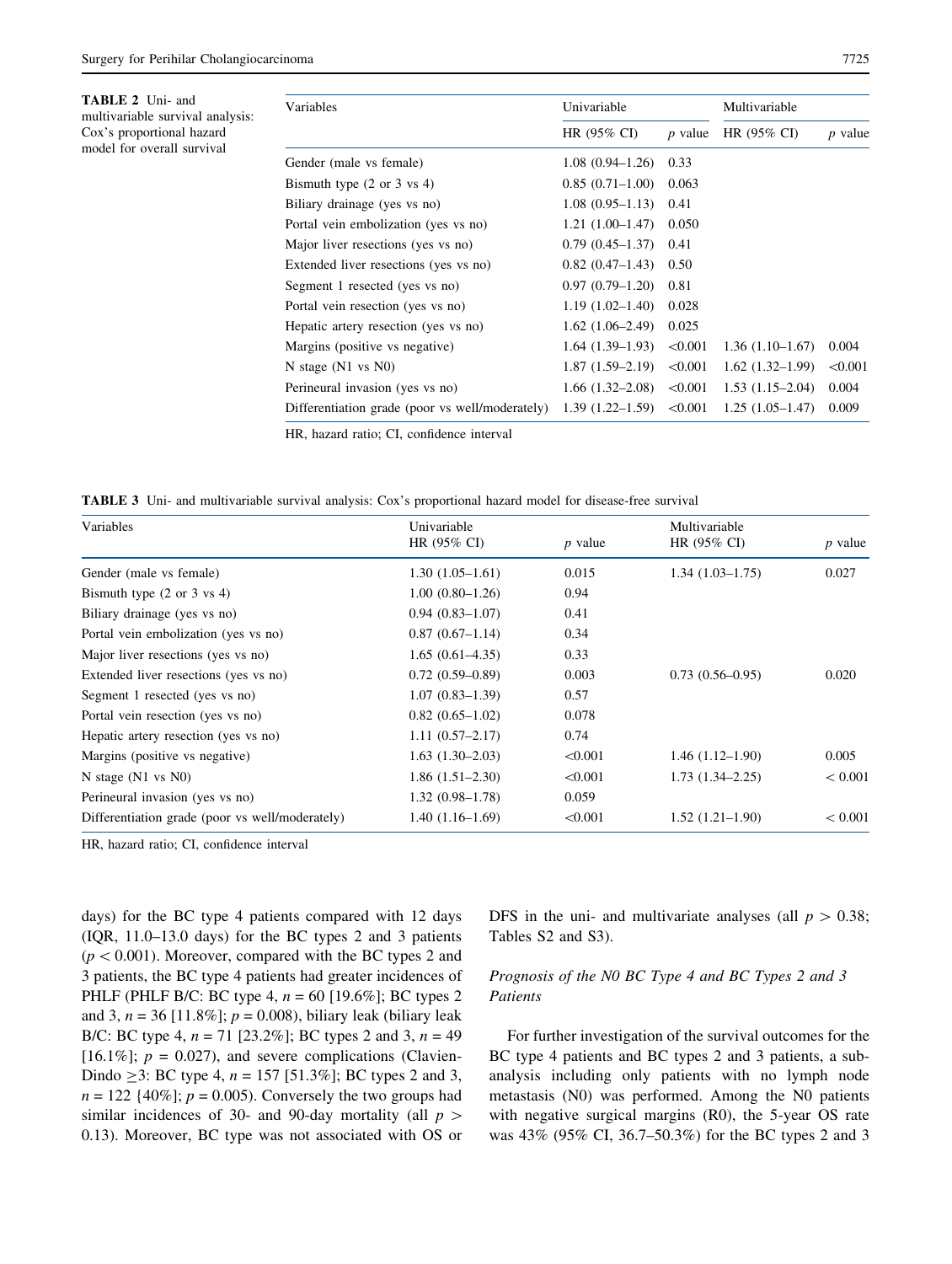pCCA patients and 42.3% (95% CI, 32.5–55.0%) for the BC type 4 pCCA patients ( $p = 0.38$ ). Among N0 patients with positive surgical margins (R1), the 5-year OS rate was 26% (95% CI, 18.0–37.5) for the BC types 2 and 3 pCCA patients and 13.4% (95% CI, 5.8–31.0) for the BC type 4 pCCA patients ( $p = 0.40$ ; Fig. 2 and Fig S1).

In the Cox survival model, compared with N0/R0 BC types 2 and 3 patients, the N0/R1 BC types 2 and 3 pCCA patients and the BC type 4 pCCA patients had a 61% and 93% greater risk of death, respectively (N0/R1: BC types 2 and 3 pCCA: HR, 1.61; 95% CI, 1.22–2.11;  $p < 0.001$ ; N0/ R1 BC type 4 pCCA: HR, 1.93; 95% CI, 1.35–2.77;  $p \le$ 0.001), whereas the N0/R0 BC type 4 patients had a similar prognosis (N0/R0 BC type 4 pCCA: HR, 1.14; 95% CI, 0.85–1.54;  $p = 0.39$ ).

## DISCUSSION

Although the use of extended liver resections for pCCA has continued to increase worldwide during the last decade, BC type 4 pCCA generally has been considered a locally advanced tumor amenable to surgical treatments only for highly selected patients treated by surgeons with chal-lenging technical skills.<sup>[11,23](#page-10-0)</sup> Although pCCA often requires extensive surgery and a complex preoperative workup, patients with BC type 4 pCCA might require even a higher rate of extended hepatectomies to achieve complete resection  $(R0)$ .<sup>[24,25](#page-10-0)</sup> Reportedly, additional vascular resections, including portal vein and hepatic artery resection/ reconstruction, frequently achieve negative surgical margins (R0), increasing the complexity of surgery and resulting in higher incidences of complications and post-operative mortality.<sup>[24–26](#page-10-0)</sup> Recently, surgical series from Asian centers have shown that good surgical outcomes can be achieved also for patients with BC type 4 pCCA,



FIG. 2 Overall survival of Bismuth type 2 or 3 patients versus Bismuth type 4 N0R0 patients.

providing evidence that surgical resection might offer a chance for long-term survival also for these patients with advanced tumors. $6,11$  $6,11$  $6,11$ 

In the current study, including 1138 patients who underwent surgical resection for pCCA at 20 Western centers, surgery for BC type 4 pCCA was associated with short-term (i.e., morbidity and mortality) and long-term (i.e., OS and DFS) outcomes comparable with those achieved by surgery for BC types 2 and 3 pCCA patients. Given that the differences in baseline characteristics (e.g., rate of extended hepatectomies) between the two groups might have influenced the analysis of the short-term outcomes, especially the long-term oncologic outcomes after surgery, a 1:1 PSM was performed to mitigate measurable baseline confounding in the comparison of the BC type 4 group and the BC types 2 and 3 group. After PSM, shortterm (i.e., morbidity and mortality) and long-term (i.e., OS and DFS) outcomes were comparable between the BC type 4 pCCA patients and the BC types 2 and 3 pCCA patients.

In our analysis, the patients with BC type 4 pCCA and those with BC types 2 and 3 pCCA demonstrated differences in terms of clinical and pathologic characteristics including incidences of PVE (BC type 4 [26%] vs BC types 2 and 3 [18%];  $p < 0.001$ ), extended liver resection (BC type 4 [61%] vs BC types 2 and 3 [46%];  $p < 0.001$ ), and positive surgical margin (R1: BC type 4 [39%] vs BC types 2 and 3 [31\% |;  $p = 0.014$ ).

In comparison, Ebata et al.<sup>[27](#page-10-0)</sup> investigating the surgical outcomes for 1399 pCCA patients who underwent surgical resection at eight South-East Asian institutions reported that BC type 4 pCCA was associated with a higher incidence of lymph node metastasis (pN1: BC type 4 [54%] vs BC type 3 [39%];  $p < 0.001$ ) and distant metastasis (pM1: BC type 4 [16%] vs BC type 3 [9%];  $p < 0.001$ ) as well as a higher incidence of positive surgical margins (R1/R2: BC type 4 [37%] vs BC type 3 [20%];  $p < 0.001$ ).

Interestingly, in a recent review by Ku et al. $17$  including 292 BC type 4 pCCA patients who underwent liver surgery, the incidence of negative surgical margins (R0) ranged from 51% to 100%. When only the larger case series with more than 100 patients per center were considered, the incidence of R0 resections ranged from 63% to 75% and was comparable with that of our series (R0: BC type 4  $[63\%]$ .<sup>27</sup>–29 Conversely, in our analysis, the incidence of lymph node metastases (N1) was comparable between the BC type 4 and BC types 2 and 3 pCCA patients (N1: BC type 4 [45%] vs BC types 2 and 3 [41%];  $p = 0.23$ ), probably because of more strict selection criteria adopted in the Western centers for patients with BC type 4 tumors considered for resection.

In our series, the incidence of severe complications (Clavien-Dindo  $\geq$ 3) was lower but not significantly different statistically for the BC types 2 and 3 patients than for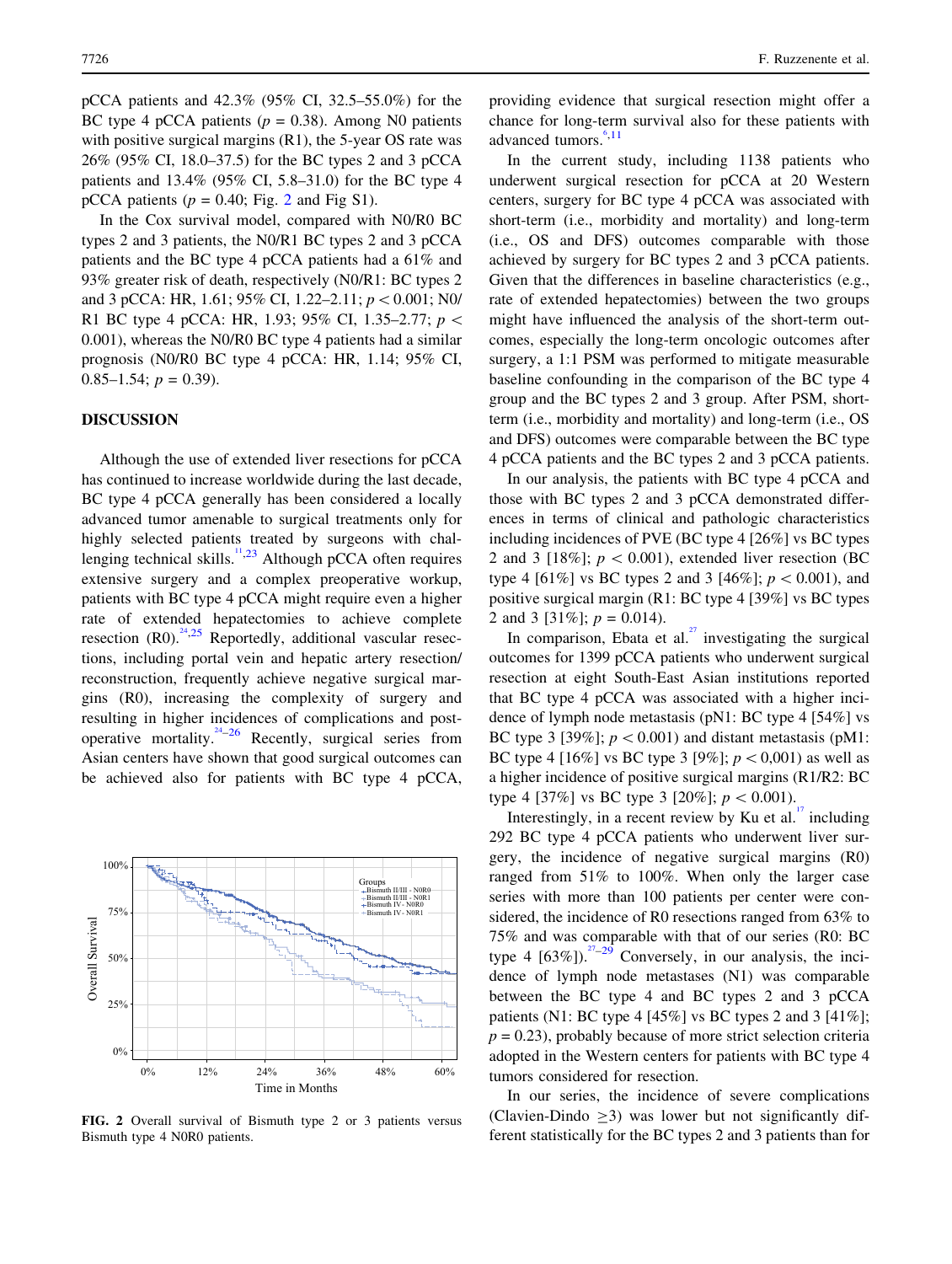the BC type 4 patients (complications: BC types 2 and 3 [46%] vs BC type 4 [51%];  $p = 0.099$ ), whereas the 90-day mortality did not differ between the two groups (90-day mortality: BC type 4 [12%] vs BC types 2 and 3 [13%];  $p =$ 0.57). A 1:1 PSM analysis showed that the incidence of severe complications (Clavien-Dindo  $>3$ ) and 90-day mortality also were comparable between the BC type 4 and BC types 2 and 3 patients (BC type 4 [48%] vs BC types 2 and 3 [46%],  $p = 0.82$ ; 90-day mortality: BC type 4 [11%] vs BC types 2 and 3 [11%];  $p > 0.99$ .

In a recent systematic review and meta-analysis of morbidity and mortality after major liver resection for  $pCCA$  patients, Franken et al.<sup>[30](#page-10-0)</sup> investigated the surgical outcomes for 4634 patients. Interestingly, whereas the pooled, overall incidence of severe morbidity (defined as Clavien-Dindo grade  $>3$  or major complications requiring surgical, endoscopic, or radiologic reintervention, and/or life-threatening complications) was 40% (95% CI, 34–47%) in the sub-analysis including only the Western series, the incidence of severe morbidity was 43% (95% CI, 34–52%), similar to our results (Clavien-Dindo  $>3$ complications: BC type 4: pre-PSM [51%]; post-PSM  $[48]\%$ ).<sup>[30](#page-10-0)</sup> In the same review, the pooled 90-day mortality was 9% (95% CI, 6–12%) among the Western centers, comparable with the incidence of 90-day mortality (12%; 95% CI, 10–15%) in our study (90-day mortality: BC type 4 patients: pre-PSM [12%]; post-PSM [11%]).[30](#page-10-0)

Olthof et al., $\frac{31}{2}$  $\frac{31}{2}$  $\frac{31}{2}$  investigating the role of PVE in patients undergoing surgery for pCCA, found that PVE before major liver resection was associated with a lower incidence of liver failure (PVE,  $8\%$  vs no PVE,  $36\%; p < 0.001$ ) and mortality (PVE,  $7\%$  vs no PVE,  $18\%$ ;  $p = 0.03$ ). These results confirm a significant difference in morbidity and mortality compared with the postoperative outcomes reported by Western and Eastern centers.

The current study confirmed that curative surgery for pCCA, even in specialized tertiary Western centers, still is associated with high complication rates. Differences in patient characteristics (i.e., incidence of obesity) and preoperative treatment approaches (i.e., incidence of preoperative biliary drainage, type of biliary drainage used, and PVE) between Western and Eastern centers might influence surgical outcomes for pCCA patients, especially for BC type 4 patients.

Recently, Kimura et al. $32$  compared the long- and shortterm outcomes for 183 patients who underwent radical resection for pCCA at an Eastern center (Hirosaki University Hospital, Japan) and a Western center (St. James's University Hospital, Leeds, UK). The authors reported a significant difference in the patient characteristics between the two centers. Moreover, although the 90-day mortality rates differed (2.5% vs 13.6%, respectively), the 5-year disease-specific survival rate was 32.8%

for the Eastern center and 31.9% for the Western center  $(p = 0.77)$ .<sup>[32](#page-10-0)</sup> Interestingly, in a preliminary analysis of the pCCA consortium data including three major hepatobiliary centers (Memorial Sloan Kettering Cancer Center, New York, NY; the Academic Medical Center in Amsterdam the Netherlands; Hokkaido University Graduate School of Medicine in Sapporo, Japan), the authors reported large overall differences in baseline characteristics, treatment, and clinical outcomes between an Eastern cohort (Japan) and a Western cohort (New York and Amsterdam) of patients undergoing combined hilar and liver resections for  $pCCA$ <sup>[33](#page-10-0)</sup> Although the authors reported that the Western cohort had a worse survival and a higher 90-day mortality than the Eastern patients, after a PSM between the two cohorts, these differences were significantly attenuated.

In our analysis, the 5-year OS was 30% for the BC types 2 and 3 pCCA patients and 23% for the BC type 4 pCCA patients. In a recent review by Ku et al. $\frac{1}{1}$  investigating the long-term outcomes for BC type 4 pCCA patients, the OS varied considerably among the different studies examining liver resection for BC type 4 pCCA, ranging for 10.5% at 3 years to  $52\%$  at 5 years.

Ebata et al.<sup>[11](#page-10-0)</sup> investigated the oncologic outcomes of  $216$ patients who underwent liver resection for BC type 4 pCCA and reported a 5-year OS of 33%, ranging from 37% for the R0 patients ( $n = 154$ ) to 53% for the N0 patients  $(n = 87)$ . Percutaneous biliary drainage, blood transfusion, nodal status, and distant metastasis were predictors of poor patient prognosis.<sup>1</sup>

Similarly, in a multi-institutional analysis including 1352 pCCA patients who underwent surgical resection at eight Japanese centers, no differences in terms of 5-year OS among BC types 1 and 2, BC type 3, and BC type 4 N0/ R0 patients were reported (5-year OS: BC types 1 and 2 [63%]; BC type 3 [66%]; BC type 4 [59%]; all  $p > 0.29$ ). Li et al.<sup>[29](#page-10-0)</sup> analyzing the oncologic outcomes of 142 BC type 4 pCCA patients reported a 5-year OS of 25% for the R0 patients and 28% for the N0 patients.

The indication for resection in BC type 4 pCCA patients should be evaluated carefully in the context of the significant postoperative mortality and poor prognosis associated with negative prognostic factors (i.e., positive surgical margins, lymph-node metastasis). For these reasons, a careful selection of candidates for surgical resection and meticulous preoperative management are decisive for improvement of both the short- and long-term surgical outcomes.

In this article, we report the largest Western surgical series describing results of surgery for pCCA, emphasizing the potential benefit of surgery also for BC type 4 pCCA. Notably, promising results can be achieved for selected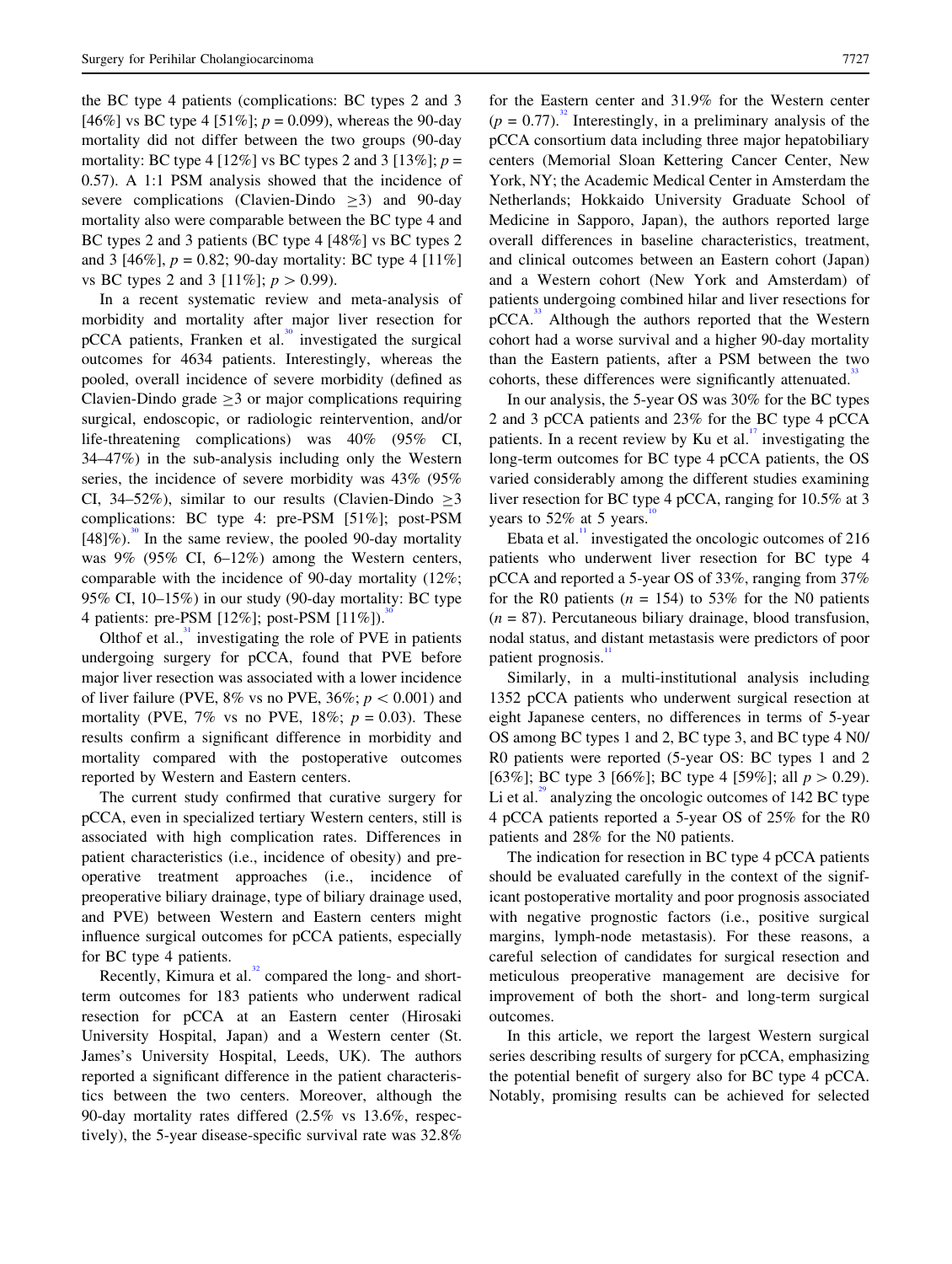patients because in the sub-analysis for N0/R0 patients, the 5-year OS was 43% for the BC types 2 and 3 patients and 42% for the BC type 4 pCCA patients ( $p = 0.38$ ).

The current study should be interpreted in light of several limitations. Although only tertiary referral centers were included in the collaborative group, given the retrospective and multi-institutional nature of the study, it was obviously not possible to standardize the surgical approaches and perioperative managements among the collaborating centers. During the study period, from 2000 to 2017, preoperative management and surgical treatments may have changed over time. Moreover, the indications for the surgical treatment of BC type 4 pCCA patients were based on single-center/surgeon preferences. Importantly, in the survival analysis, we included only patients who survived at least 30 days after surgery. Although 90-day mortality might be more significant, we believe that the occurrence of very early recurrence (i.e., before 3 months) might have influenced the results of our analysis. According to these considerations, the incidence of PHLF, biliary leak, Clavien-Dindo  $>3$  complications, and 30-day mortality was greater among the BC type 4 patients than among the BC types 2 and 3 patients, but the difference was statistically nonsignificant. Conversely, the 90-day mortality was slightly higher among the BC types 2 and 3 patients (13.4%) than among the BC type 4 patients (12.2%), probably due to patients with a very early recurrence.

Unfortunately, due to the multicentric nature of our study, we were not able to collect the cause of death to compute the 90-day mortality for the survival analysis. Moreover, in the analysis, the impact of systemic treatment was not investigated. Although the use of adjuvant chemotherapy/radiotherapy was probably heterogeneous in the study population, further studies investigating the role of adjuvant treatments for BC type 4 pCCA patients should address this specific issue.

Finally, significant differences in terms of clinicalpathologic characteristics between the BC types 2 and 3 patients and the BC type 4 patients might have influenced the comparison of survival data. To mitigate the selection and confounding bias, an exact propensity score match was performed matching patients based on the most important preoperative clinicopathologic characteristics (i.e., age, sex, preoperative drainage, CA 19-9 level, preoperative PVE, and preoperative cholangitis).

In conclusion, surgery for the selected BC type 4 pCCA patients resulted in short- and long-term outcomes similar to those for the BC types 2 and 3 pCCA patients. Although the patients in the BC type 4 group underwent a more "aggressive" type of surgery (i.e., vascular resection, extended hepatectomies), the incidences of severe complications and mortality were comparable with those classified as BC types 2 and 3 pCCA. Likewise, although

the BC type 4 patients had worse clinical-pathologic characteristics, these patients had oncologic outcomes similar to those of the BC types 2 and 3 pCCA patients. Surgery should therefore be considered an acceptable curative treatment option for selected patients with BC type 4 pCCA although it requires a more technically challenging approach.

ACKNOWLEDGEMENTS Perihilar Cholangiocarcinoma Collaboration Group: Andreou A (King's College London, London, UK), Bartsch F (University Hospital of Mainz, Mainz, Germany), Benzing C (Charité University Hospital, Berlin, Germany), Buettner S (Erasmus Medical Center, Rotterdam, the Netherlands), Campagnaro T (University of Verona, Verona, Italy), Capobianco I (University Hospital Tübingen, Tübingen,Germany), Charco R (Universidad Autónoma de Barcelona, Barcelona, España), de Reuver P (Radboud University Medical Center, Nijmegen, The Netherlands), de Savornin Lohman E (Radboudumc, Nijmegen, The Netherlands), Dejong CHC (Maastricht University, Maastricht, The Netherlands), Efanov M (Moscow Clinical Scientific Center, Moscow, Russia), Erdmann JI (University Medical Center Groningen, Groningen, the Netherlands), Franken LC (University of Amsterdam, Amsterdam, The Netherlands), Giovinazzo G (University Hospital Aintree, Liverpool, UK), Giglio MC (Federico II University of Naples, Naples, Italy), Gomez-Gavara C (Universidad Autónoma de Barcelona, Barcelona, España), Heid F (University Hospital of Mainz, Mainz, Germany), IJzermans JNM (University Medical Center Rotterdam, Rotterdam, The Netherlands), Isaac J (Queen Elizabeth Hospital Birmingham, Birmingham, United Kingdom), Jansson H (Karolinska Institutet, Stockholm, Sweden), Ligthart MAP (Rijnstate Hospital, Arnhem, The Netherlands), Maithel SK (Emory University, Atlanta, GA, USA), Malago` M (University College London, Royal Free Hospitals, London, UK), Malik HZ (Aintree University Hospital, Liverpool, UK), Muiesan P (Queen Elizabeth Hospital Birmingham, Birmingham, United Kingdom), Olde Damink SWM (Maastricht University Medical Center, Maastricht, The Netherlands), Quinn LM (University of Liverpool, Liverpool, UK), Ratti F (Ospedale San Raffaele-IRCCS, Milan, Italy), Ravaioli M (Alma Mater Studiorum - University of Bologna, Bologna, Italy), Rolinger J (University Hospital Tuebingen, Tuebingen, Germany), Schadde E (University of Zurich, Zurich, Switzerland), Serenari M (Alma Mater Studiorum - University of Bologna, Bologna, Italy), Troisi R (Federico II University of Naples, Naples, Italy), van Laarhoven S (University College London, Royal Free Hospitals, London, UK), van Vugt JLA (University Medical Center Rotterdam, Rotterdam, The Netherlands).

FUNDING Open access funding provided by Università degli Studi di Verona within the CRUI-CARE Agreement.

OPEN ACCESS This article is licensed under a Creative Commons Attribution 4.0 International License, which permits use, sharing, adaptation, distribution and reproduction in any medium or format, as long as you give appropriate credit to the original author(s) and the source, provide a link to the Creative Commons licence, and indicate if changes were made. The images or other third party material in this article are included in the article's Creative Commons licence, unless indicated otherwise in a credit line to the material. If material is not included in the article's Creative Commons licence and your intended use is not permitted by statutory regulation or exceeds the permitted use, you will need to obtain permission directly from the copyright holder. To view a copy of this licence, visit [http://creativecommons.](http://creativecommons.org/licenses/by/4.0/) [org/licenses/by/4.0/.](http://creativecommons.org/licenses/by/4.0/)